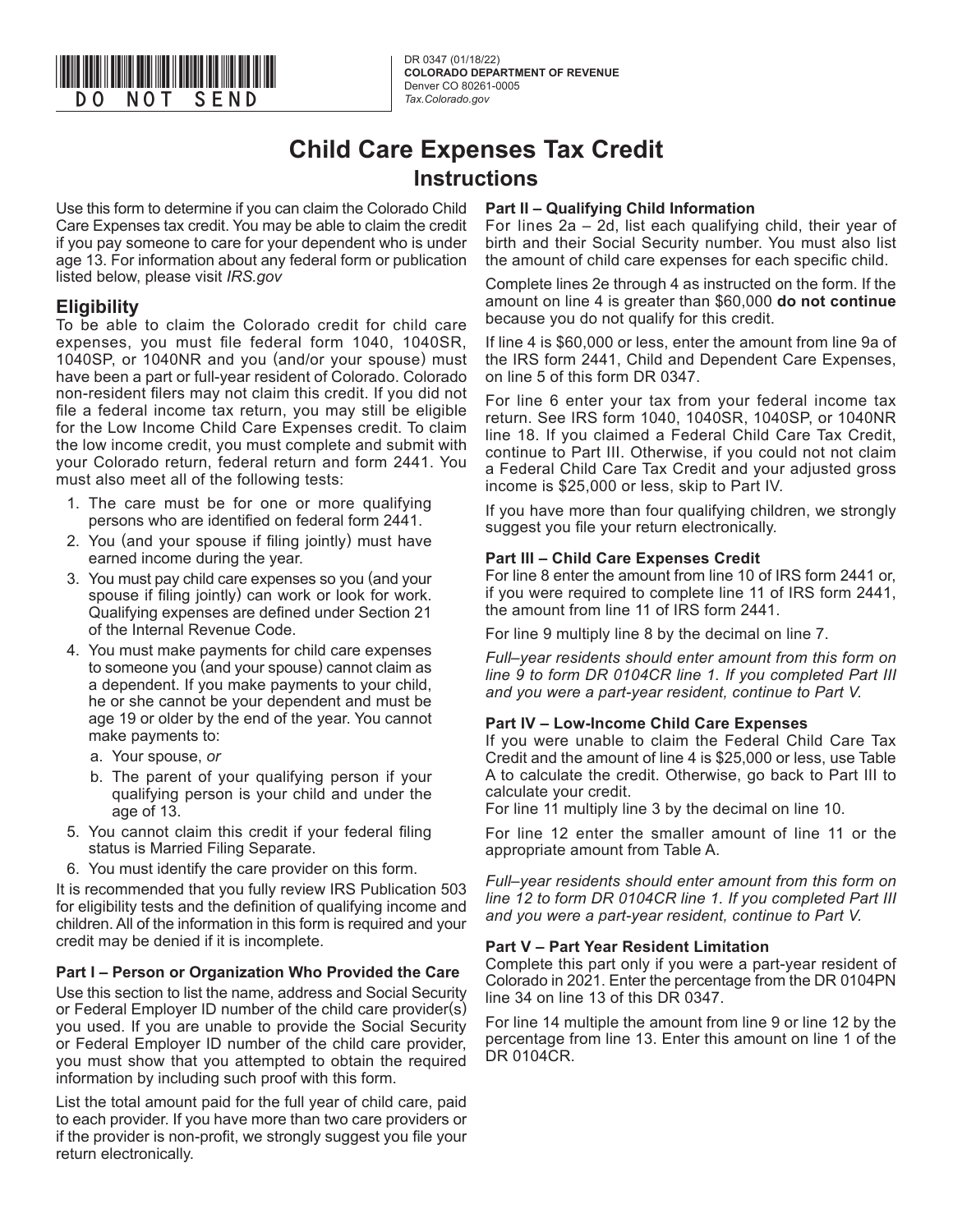

DR 0347 (01/18/22) **COLORADO DEPARTMENT OF REVENUE** Denver CO 80261-0005 *Tax.Colorado.gov* **Page 1 of 2**

# **2021 Child Care Expenses Tax Credit**

| • For Tax Year                                                                                                                                                                            |                                                                                                        |             |  |                |                                                                                                                                |                   |                                 |                    |                           |  |  |  |  |
|-------------------------------------------------------------------------------------------------------------------------------------------------------------------------------------------|--------------------------------------------------------------------------------------------------------|-------------|--|----------------|--------------------------------------------------------------------------------------------------------------------------------|-------------------|---------------------------------|--------------------|---------------------------|--|--|--|--|
|                                                                                                                                                                                           |                                                                                                        |             |  |                |                                                                                                                                |                   |                                 |                    |                           |  |  |  |  |
|                                                                                                                                                                                           |                                                                                                        |             |  |                |                                                                                                                                |                   |                                 |                    |                           |  |  |  |  |
| You MUST submit this form with your complete Colorado Individual Income Tax Return, including forms DR 0104<br>and DR 0104CR.                                                             |                                                                                                        |             |  |                |                                                                                                                                |                   |                                 |                    |                           |  |  |  |  |
|                                                                                                                                                                                           |                                                                                                        |             |  |                | You must also submit a copy of your federal income tax return and IRS form 2441 with your Colorado return.                     |                   |                                 |                    |                           |  |  |  |  |
|                                                                                                                                                                                           |                                                                                                        |             |  |                | Thoroughly read the instructions to be certain you are eligible for this credit. Be sure to complete all required information. |                   |                                 |                    |                           |  |  |  |  |
| Failure to do so may result in a denied credit or delayed refund.                                                                                                                         |                                                                                                        |             |  |                |                                                                                                                                |                   |                                 |                    |                           |  |  |  |  |
| Taxpayer Name                                                                                                                                                                             |                                                                                                        |             |  |                |                                                                                                                                |                   |                                 | SSN or ITIN        |                           |  |  |  |  |
|                                                                                                                                                                                           |                                                                                                        |             |  |                |                                                                                                                                |                   |                                 |                    |                           |  |  |  |  |
|                                                                                                                                                                                           |                                                                                                        |             |  |                |                                                                                                                                |                   |                                 |                    |                           |  |  |  |  |
| Part I – Persons or Organizations Who Provided the Care – You must complete this part<br>If you have more than two care providers or if the provider is non-profit, see the instructions. |                                                                                                        |             |  |                |                                                                                                                                |                   |                                 |                    |                           |  |  |  |  |
| • 1(a). Care Provider's First Name or Business Name • Last Name                                                                                                                           |                                                                                                        |             |  |                |                                                                                                                                |                   |                                 | • Middle Initial   | · (b) SSN, ITIN or FEIN   |  |  |  |  |
|                                                                                                                                                                                           |                                                                                                        |             |  |                |                                                                                                                                |                   |                                 |                    |                           |  |  |  |  |
|                                                                                                                                                                                           |                                                                                                        |             |  |                |                                                                                                                                |                   |                                 |                    |                           |  |  |  |  |
| $\bullet$ (c) Address                                                                                                                                                                     |                                                                                                        |             |  | $\bullet$ City |                                                                                                                                | $\bullet$ State   | $\bullet$ ZIP                   |                    | $\bullet$ (d) Amount Paid |  |  |  |  |
|                                                                                                                                                                                           |                                                                                                        |             |  |                |                                                                                                                                |                   |                                 |                    |                           |  |  |  |  |
|                                                                                                                                                                                           |                                                                                                        |             |  |                |                                                                                                                                |                   |                                 |                    | \$                        |  |  |  |  |
|                                                                                                                                                                                           | . (e) Care Provider's First Name or Business Name                                                      | • Last Name |  |                | • Middle Initial                                                                                                               |                   | $\bullet$ (f) SSN, ITIN or FEIN |                    |                           |  |  |  |  |
|                                                                                                                                                                                           |                                                                                                        |             |  |                |                                                                                                                                |                   |                                 |                    |                           |  |  |  |  |
| $\bullet$ (g) Address                                                                                                                                                                     |                                                                                                        |             |  | $\bullet$ City |                                                                                                                                | $\bullet$ State I | $\bullet$ ZIP                   |                    | $\bullet$ (h) Amount Paid |  |  |  |  |
|                                                                                                                                                                                           |                                                                                                        |             |  |                |                                                                                                                                |                   |                                 |                    |                           |  |  |  |  |
|                                                                                                                                                                                           |                                                                                                        |             |  |                |                                                                                                                                |                   |                                 |                    | \$                        |  |  |  |  |
|                                                                                                                                                                                           |                                                                                                        |             |  |                | Part II - Qualifying Child Information - You must complete this part                                                           |                   |                                 |                    |                           |  |  |  |  |
|                                                                                                                                                                                           |                                                                                                        |             |  |                | If you have more than four qualifying children, see the instructions.                                                          |                   |                                 |                    |                           |  |  |  |  |
| • 2(a). Child's First Name                                                                                                                                                                |                                                                                                        |             |  | • Last Name    |                                                                                                                                |                   |                                 | • Middle Initial I | • Year of Birth           |  |  |  |  |
|                                                                                                                                                                                           |                                                                                                        |             |  |                |                                                                                                                                |                   |                                 |                    |                           |  |  |  |  |
|                                                                                                                                                                                           |                                                                                                        |             |  |                |                                                                                                                                |                   |                                 |                    |                           |  |  |  |  |
| • SSN or ITIN                                                                                                                                                                             |                                                                                                        |             |  |                |                                                                                                                                |                   |                                 |                    |                           |  |  |  |  |
|                                                                                                                                                                                           |                                                                                                        |             |  |                | Qualified expenses you incurred and paid in 2021 for the person listed in $2(a)$                                               |                   |                                 | $\bullet$          | 1\$                       |  |  |  |  |
| $\bullet$ 2(b). Child's First Name                                                                                                                                                        |                                                                                                        |             |  | • Last Name    |                                                                                                                                |                   |                                 | • Middle Initial   | • Year of Birth           |  |  |  |  |
|                                                                                                                                                                                           |                                                                                                        |             |  |                |                                                                                                                                |                   |                                 |                    |                           |  |  |  |  |
|                                                                                                                                                                                           |                                                                                                        |             |  |                |                                                                                                                                |                   |                                 |                    |                           |  |  |  |  |
| • SSN or ITIN                                                                                                                                                                             |                                                                                                        |             |  |                |                                                                                                                                |                   |                                 |                    |                           |  |  |  |  |
|                                                                                                                                                                                           |                                                                                                        |             |  |                |                                                                                                                                |                   |                                 |                    |                           |  |  |  |  |
|                                                                                                                                                                                           | Qualified expenses you incurred and paid in 2021 for the person listed in 2(b)<br>$\bullet$ $\sqrt{5}$ |             |  |                |                                                                                                                                |                   |                                 |                    |                           |  |  |  |  |